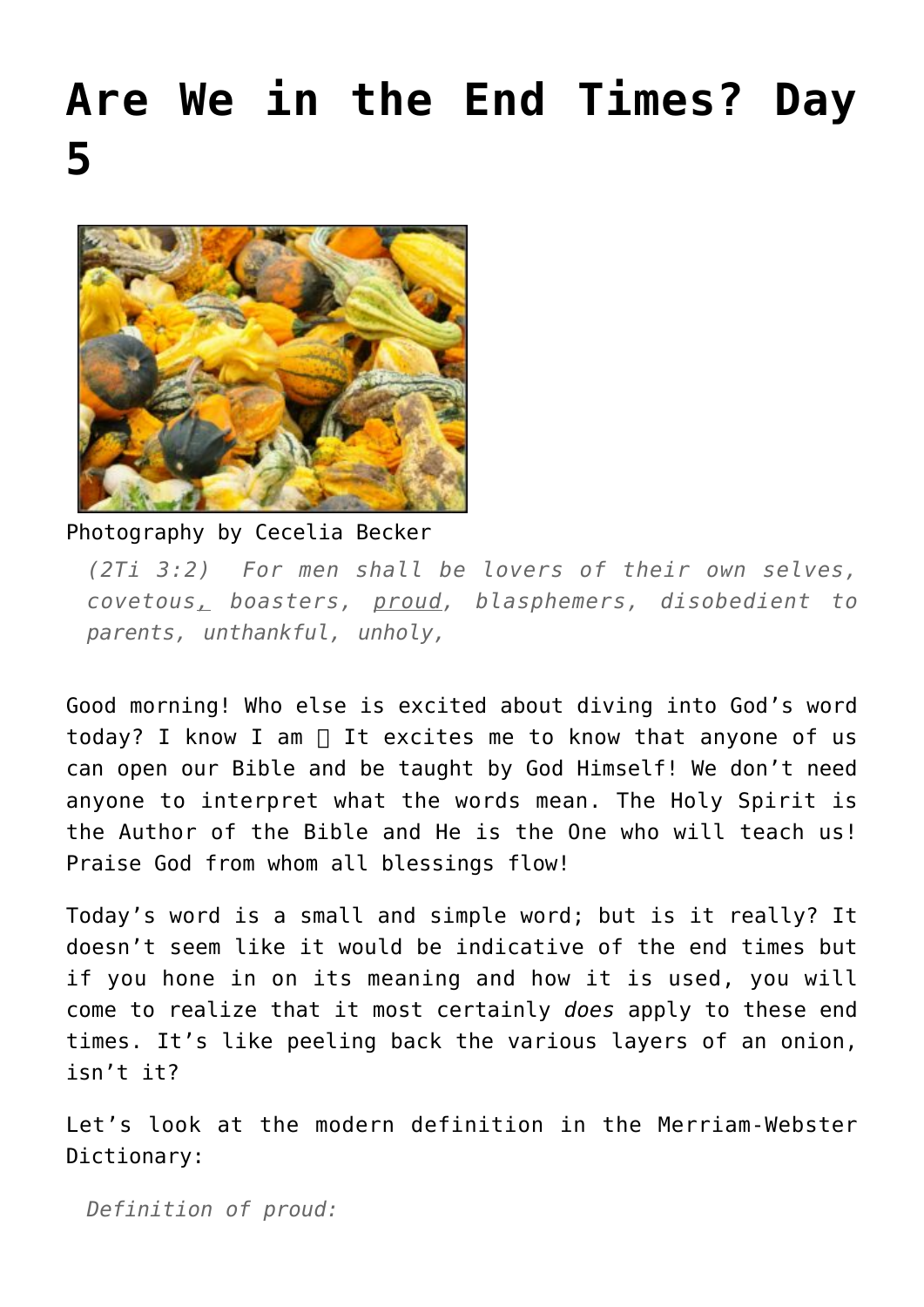*1: feeling or showing pride: such as a: having or displaying excessive self-esteem b: much pleased c: having proper selfrespect*

But now, let's look at the definition according to Noah Webster's 1828 Dictionary:

*Having inordinate self-esteem; possessing a high or unreasonable conceit of one's own excellence, either of body or mind. A man may be proud of his person, of his talents, of his accomplishments or of his achievements. He may be proud of any thing to which he bears some relation. He conceives that any thing excellent or valuable, in which he has a share, or to which he stands related, contributes to his own importance, and this conception exalts his opinion of himself. Proud is followed by of, before the object, supra.*

*Arrogant; haughty; supercilious. A foe so proud will not the weaker seek.*

*Daring; presumptuous. By his understanding he smiteth through the proud. Job 26.*

*Ostentatious; grand; as proud titles.*

WOW! Can you see why I turn to *this* dictionary instead of today's modern English dictionaries? It allows me to understand what the real intent of the word was and *when* it was put into the English language. So now let's look at the Greek word used for "proud" in Strong's Concordance:

```
ὑπερήφανος
hupere<sup>p</sup>hanos
hoop-er-ay'-fan-os
From G5228 and G5316; appearing above others (conspicuous),
that is, (figuratively) haughty: – proud.
Total KJV occurrences: 5
```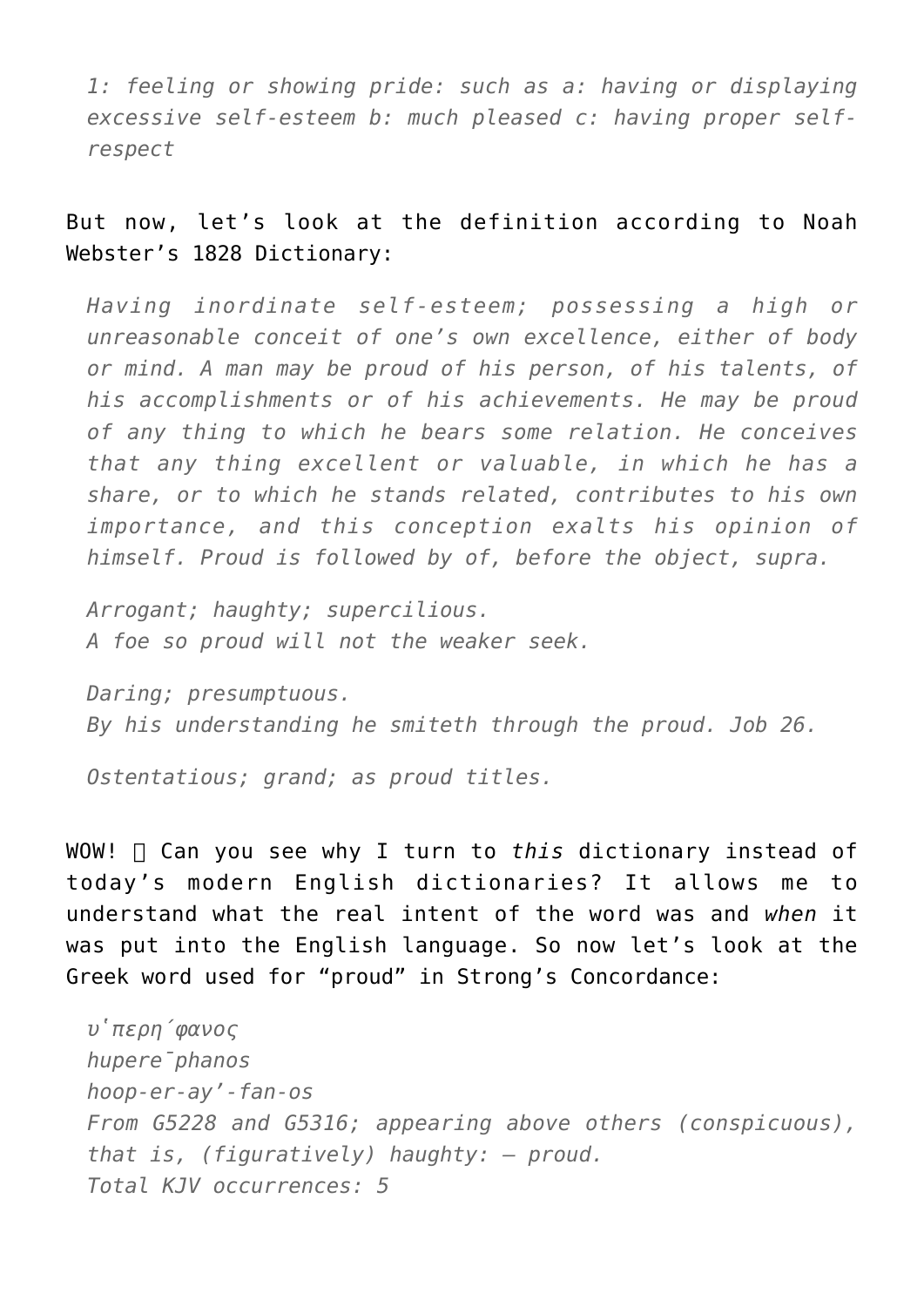The scriptures that contain this Greek word are found in:

*(Luk 1:51) He hath shewed strength with his arm; he hath scattered the proud in the imagination of their hearts.*

*(Rom 1:30) Backbiters, haters of God, despiteful, proud, boasters, inventors of evil things, disobedient to parents,*

*(2Ti 3:2) For men shall be lovers of their own selves, covetous, boasters, proud, blasphemers, disobedient to parents, unthankful, unholy,*

*(Jas 4:6) But he giveth more grace. Wherefore he saith, God resisteth the proud, but giveth grace unto the humble.*

*(1Pe 5:5) Likewise, ye younger, submit yourselves unto the elder. Yea, all of you be subject one to another, and be clothed with humility: for God resisteth the proud, and giveth grace to the humble.*

Can you see that none of these have a *positive* connotation? In fact, the last two verses referenced above say that God *resists* them. It's truly not a good thing to be considered proud. But let's forget about us for a moment and let's see how the Lord feels about it:

He scattered the proud in the imagination of their heart;

He marked them with the rest of those who will suffer the wrath of God in Romans 1:18-30;

He said they would be prevalent in the end times;

He resists them and gives grace to the humble.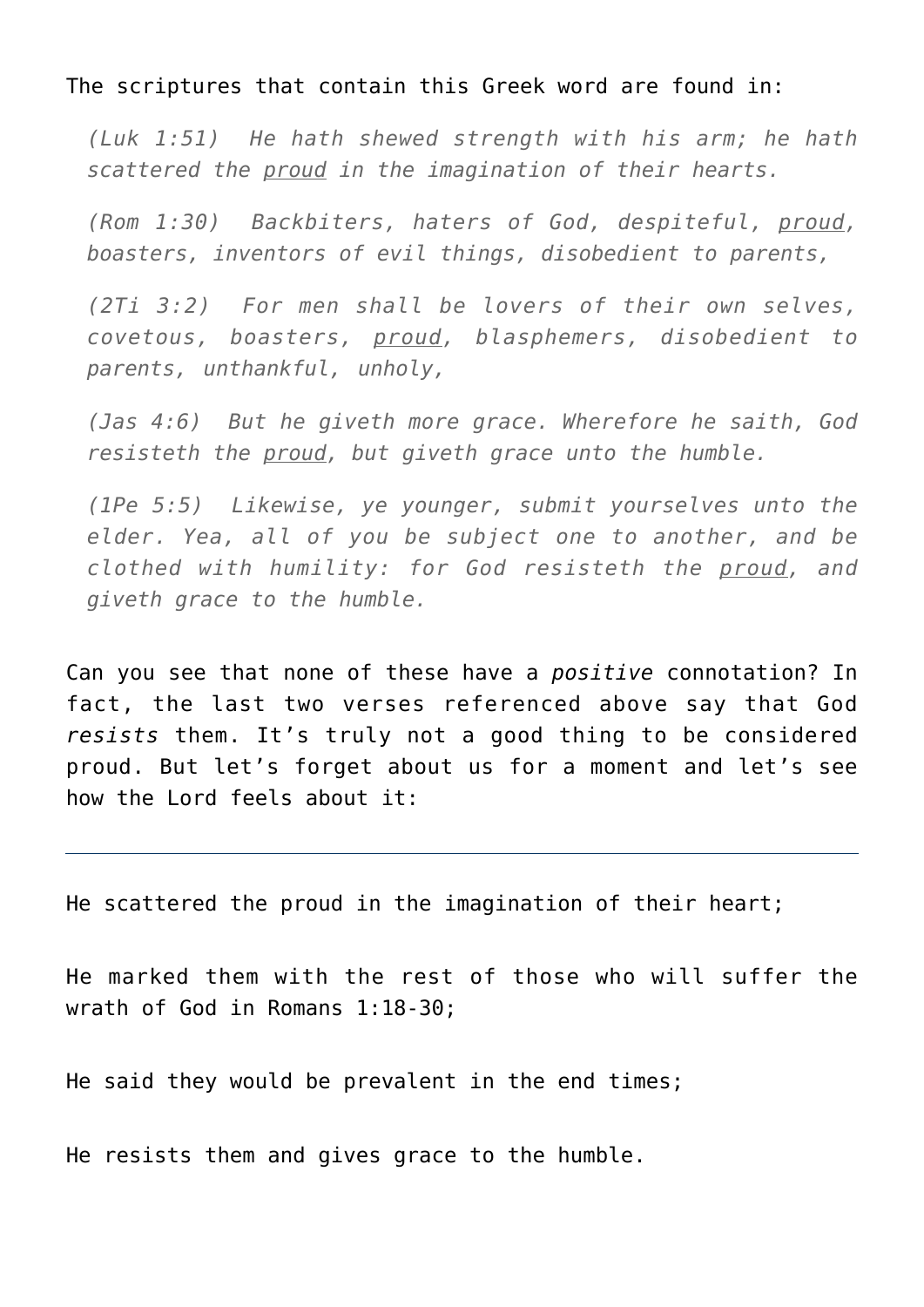No where do we see that God views pride as a good thing, friend. You can do a word search for yourself in the bible and you'll discover the same thing. So how does this tie in with the end times, you may ask?

How many people do you personally know that are truly humble? I can name a few in my church, my Pastor and a few close friends. But with those I come in contact with that are not believers, I see how much more pride has filled their hearts. The unbelieving world doesn't see their own sinfulness. They don't want to be told they are sinners. They don't acknowledge Jesus Christ, the Lord in their actions! Their pride leads them to believe that they are on the right path, which as a result is the path to destruction.

If you are one of the prideful, ask God to create in you a clean heart and renew a right spirit within you (Psalm 51:10). Be humble and admit your sin of pride. After all, the first sin of pride came from Lucifer himself!

*(Eze 28:17) Thine heart was lifted up because of thy beauty, thou hast corrupted thy wisdom by reason of thy brightness: I will cast thee to the ground, I will lay thee before kings, that they may behold thee.*

The phrase "lifted up" here is defined as swelled with pride. Here lies the very first sin committed and it was from Lucifer! He is the father of lies.

*(Joh 8:44) Ye are of your father the devil, and the lusts of your father ye will do. He was a murderer from the beginning, and abode not in the truth, because there is no truth in him. When he speaketh a lie, he speaketh of his own: for he is a liar, and the father of it.*

If you happen to be reading this and are not saved, it is no